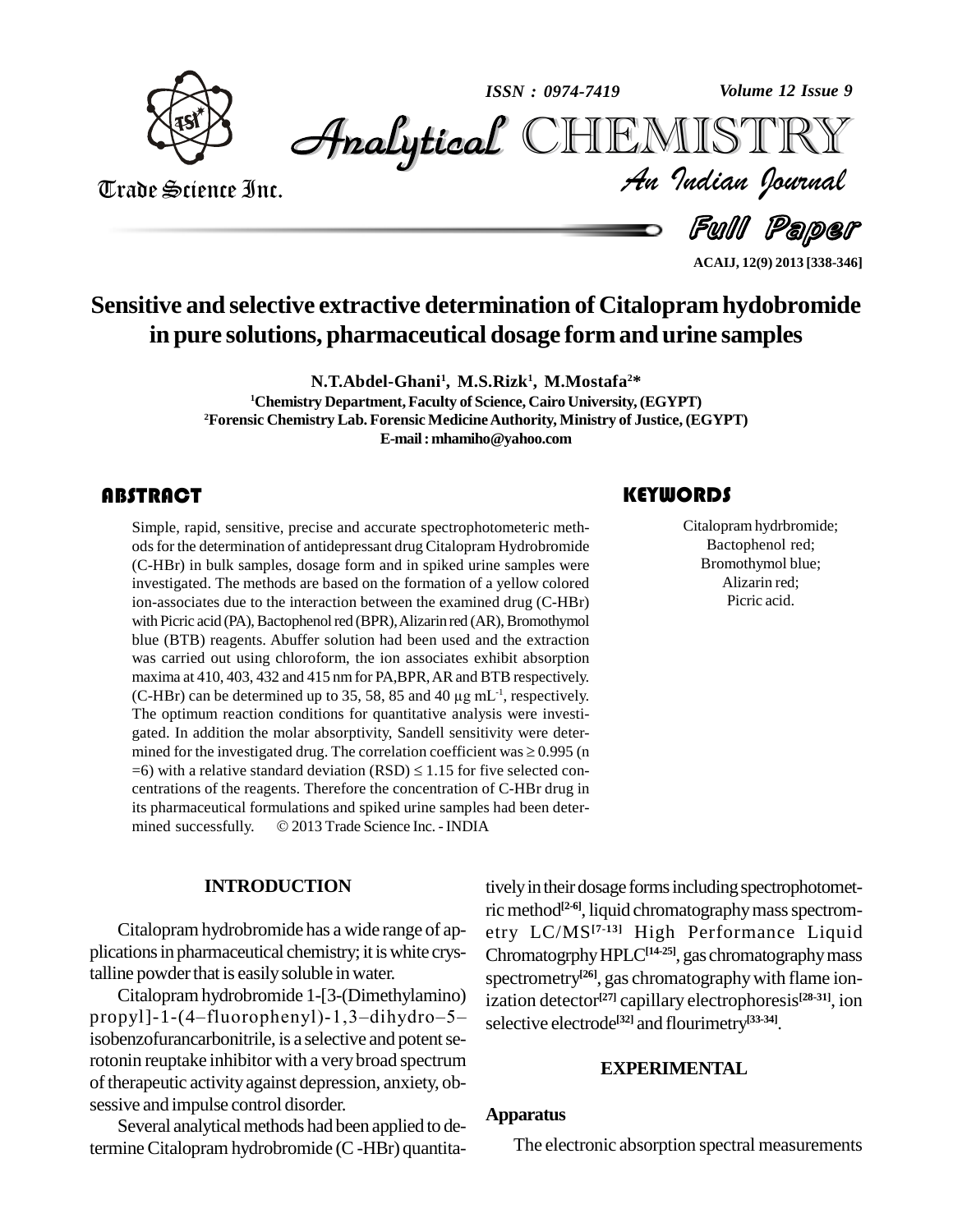of C -HBr (Figure 1) with selected reagents were re corded on Agilent 8543 UV-Vis spectrophotometer equipped with quartz cell of 1 Cmoptical path length with a resolution of 0.1 nm. The pH measurements of the prepared solutions were adjusted using Jenway  $3510$  pH meter. All spectrophotometric measurements  $\frac{\text{were}}{\text{%}}$ the prepared solutions were adjusted using Jenway<br>3510 pH meter. All spectrophotometric measurements were carried out at room temperature ( $25 \pm 2$  °C). Moreover, doubly distilled water were obtained Millipore distillation apparatus model Direct Q3, France.

### **Materials**

Citalopram hydrobromide and citalotablets (20 mg/ tablet) were obtained from delta pharma, Egypt.All chemicals used through the work were of analytical reagents grade and solutions were made with doubly distilled water. They included sodium sulphate anhydrous (BDH); highly purified solvents as chloroform (lab scan), methanol (BDH), methylene chloride (BDH), carbon tetrachloride, benzene (Prolabo), petroleum ether, diethyl ether, toluene, ethyl acetate, acetone (Merck), ammonium reineckate (Merck), chlorophyllin coppered trisodiumsalt(Aldrich), picric acid (Arablab) and alizarin red S (Fluka).

Preparation of Stock and Standard Solutions of 2.0 x 10 -3 M were prepared with doubly distilled water. Acetate buffer solutions were made of a mixture of 0.1 M acetic acid (1050 g/L) and 0.1 M sodium acetate trihydrate  $(13.6 \text{ g/L})$  On the other side Phosphate buffer solutions were made of a mixture of 0.1M disodium hydrogen phosphate (14.2g/L), 0.1M HCl and 0.1M NaOH.

### **General procedure**

Into 125 mL separating funnel,  $5.0$  mL  $(2.0 \times 10^{-3})$ M) PA, BPR, AR and BTB were added to different volumes of solution containing  $(2.0 \times 10^{-3} \,\mathrm{M})$  C-HBr. 2.0 mL of buffer solution were added and the volume emplower was made up to 10 mL with distilled water. The formed mixed ion—associates were extracted using the separating funwas made up to 10 mL with distilled water. The formed nel with 10 mL, by shaking for two minutes and allowed to separates into two phases. The organic layer was collected and dried with anhydrous sodium sulphate then completed to 10 mL chloroform. The ab sorbance of the extract was measured at the recom mended wavelength  $(\lambda_{\text{max}})$  as recorded in (TABLE 1)

The blank solutions were prepared using the same method in absence of the examined drug.

### **Application to various dosage forms**

Four tablets of Citalo (20 mg/tab) C -HBr drug were weighed into a small dish, powdered and mixed well, then dissolved in 100 mL distilled water, a turbid solution was shaken well and filtered through a filter paper to obtain a clear solution. Then, the clear solution was diluted with distilled water in a 100 mLcali brated measuring flask. The drug content of this solution was obtained byapplying the general procedure to aliquot containing different volumes of solution drugs as described above.

### **Application to spiked urine samples**

For spiked human urine five milliliters of Citalopram free urine taken in a 125 mL separating funnel was spiked with different volumes of solution containing  $(2.0 \times 10^3$ M) C -HBr, 2.0 mL of buffer solution were added and the volume wasmade up to 10mLwith distilled water. The drug content of this solution was obtained by applying the general procedure to aliquot containing different volumes of solution drugs as described above.

### **Composition of ion-associates**

<sup>-3</sup> bance values were plotted against the molar ratio [drug]/<br>  $\int_{r}$  [reagent]<sup>[35]</sup>.<br>  $\int_{r}$  Job's method of continuous variation method<sup>[36]</sup> was To investigate themolecular composition ofC-HBr ion-associates with PA, BPR, AR and BTB reagents, a series of solutions was prepared in which the reagent contents was kept constant, while that of the drug was regularly varied and the method was accomplished as previouslymentioned in the general procedure.The ab sorbances of the resultant extracts were measured at the respective  $\lambda_{\text{max}}$  of the ion-associates. The absor-[reagent] **[35]**.

various proportions along with the chosen buffer solu-*Durfer Solu-<br>Indian with<br>IISTRY<br>Indian Iournal* various proportions along with the enosen barrier solution, which then diluted in 10.0 mL calibrated flask with Job's method of continuous variation method<sup>[36]</sup> was employed;  $2.0 \times 10^{-3}$  M solution of C-HBr drugs was mixed with  $2.0 \times 10^{-3}$  M solution of each selected reagent. A series of solutions were prepared in which the total volume of drug and reagent was kept constant (5.0 mL). The reagents were mixed with each drug in the appropriate solvent following the above mentioned procedures.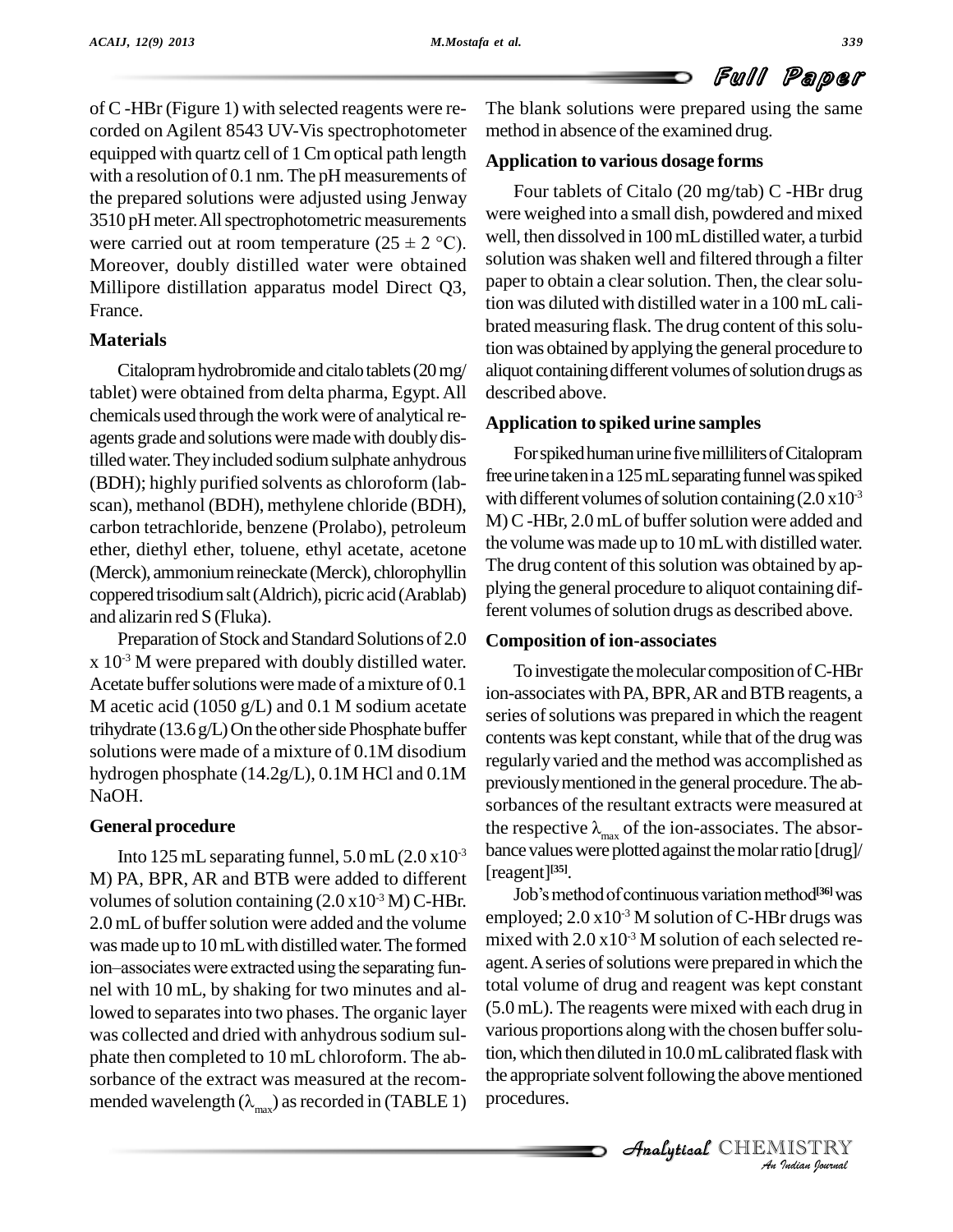## Full Paper **RESULTS**

Several parameters such as selection of optimum wavelength of maximum intensity, effect of pH, effect of extracting solvent, sequence of addition, effect of time, effect of temperature, stoichiometry of ion associate, and conditional stability constant were investigated to attain the optimum conditions to achieve maximum colour development, for the quantitative determination of Citalopram by using the reported methods.

### **Optimization of the reaction conditions**

In order to determine the most favorable conditions to achieve maximum color intensity of C-HBr drug, the effects of pH, solvent and its polarity, sequence of mixing, time and temperatures were investigated to achieve the optimum conditions to aid in accurate quantitative analysis for this drug. The optimum wavelengths  $_{0.7}$ achieve the optimum conditions to aid in accurate quantitative analysis for this drug. The optimum wavelengths<br>of maximum intensity ( $\lambda_{\text{max}}$ ) of C-HBr (TABLE 1) and<br>its ion associates with PA, BPR, AR and BTB reagents<br> its ion associates with PA, BPR, AR and BTB reagents  $\frac{1}{6}$  0.5 are recorded at the choozen optimum conditions. The  $\frac{8}{9}$  0.4 absorption band of C-HBr with PA, BPR, AR and BTB  $\sigma_{0.3}$ are recorded at the choozen optimum conditions. The<br>absorption band of C-HBr with PA, BPR, AR and BTB<br>ion–associates are located at 410, 403, 432 and 415 nm, respectively. It worth mentioning that, the maxi ion-associates are located at 410, 403, 432 and 415<br>nm, respectively. It worth mentioning that, the maximum absorbencies  $(\lambda_{\text{max}})$  were recorded and tested against reagent blank (prepared in the same manner without the addition of drug) to study the influence of each of the following variables on the formed ion associates between drug and reagents(Figure 1).



**Figure 1 :Absorption spectra of(C-HBr) ion-associates with AR, BTB,BPR and PA.**



### **(a) Effect of pH**

Different stock of acetate buffer solutions were prepared with pH values of  $3, 4, 5$  and 6 to account for the effect of pH on the formation of ion associates. Initially 5.0 mL of 2x10<sup>-3</sup> M of reagent was mixed with 1.0 mL  $(2x10<sup>3</sup> M)$  of the drug solution, then 2.0 mL of Acetate buffer was added to adjust the pH followed by dilution with distilled water in 10.0 mL calibrated measuring flask. The optimum pH range for complete formation of the ion-associates, showed highest absorbance values, at their respective  $\lambda_{\text{max}}$  were found to be in the ranges(3-5), (3-5),(3-5) and (4-6), for PA, BPR,AR and BTB, respectively as shown in (Figure 2).



**Figure 2 : Effect of pH on (C-HBr) ion-associates withAR, BTB, BPR and PA.**

### **(b) Effect of the extracting solvent**

The polarity of the solvent affects both extraction efficiencyand absorpitivityofthe ion-associates. Sev eral water-immiscible organic solventsincluding ben zene, toluene, carbon tetrachloride, methylene chloride, ether, nitrobenzene, chloroform, and ethyl acetate, had been tried. The most convenient solvent found to produce the highest absorbance, extraction power and sta bility of color of the formed ion-associates was chloroform as shown in Figure 3. The aqueous to organic phase ratio of 1:1.5 was the most suitable ratio for the ion-associate extraction.(Figure 3).

### **(c) Effect of mixing sequence**

The optimum sequence of mixing was found to be drug, reagent, buffer, and then solvent, which allow the highest color intensity and shortest time to obtain maxi-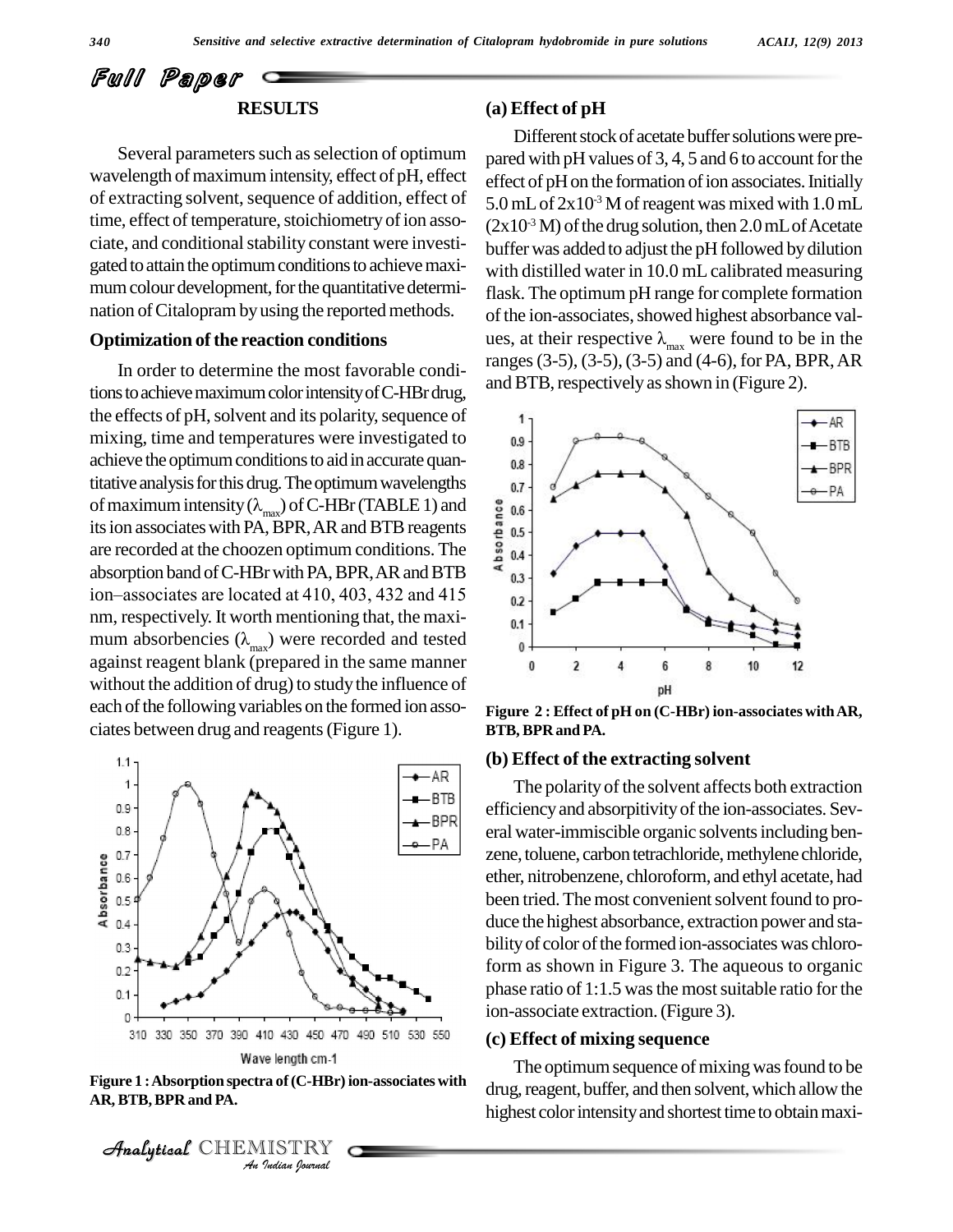mum absorbance. On the other hand, other sequences rather the one given above requires longer time in addition to lower stability of the ion associates.



**Figure 3 :The mostsuitable solventsfor extraction of drugs - coloring reagents ion-associates.**

### **(d) Effect of time**

**Effect of time**<br>The effect of time on the formation of the ion-asso-<br>es was studied by measuring the absorbance of the ciates was studied by measuring the absorbance of the  $\frac{8}{9}$  0.4 extracted ion-associates at increasing time intervals. The  $\frac{1}{0.3}$ results showed that the ion-associates are formed al-<br>most instantaneously and the developed color remained  $_{0.1}$ stable for  $6, 7, 9$  and  $6$  hours for PA, BPR, AR and BTB, respectively. After these intervals, a decrease in color intensity occurred. The effect of time on the stability of the ion–associates is represented graphically in (Figure 4).



**Figure 4 : Effect of time on the stability of C-HBr ion-associ ates withAR,BTB, BPR and PA.**

### **(e) Effect of temperature**

vents, reagent concentration, sequence of mixing and time) the effect of temperature on the formation of the

ion-associates was studied by measuring absorbance of the extracted ion-associates at temperature range ion-associates was studied by measuring absorbance<br>of the extracted ion-associates at temperature range<br>25-100°C. The results showed that the ion-associates are formed almost instantaneously in all cases atroom 25-100°C. The results showed that the ion-associates<br>are formed almost instantaneously in all cases at room<br>temperature  $25+5$  °C and remain constant up to 55°C, temperature  $25+5$  °C and remain constant up to  $55$ °C,  $55$ °C,  $50$ °C and  $60$ °C for PA, BPR, AR and BTB, respectively as shown by their absorptivities at the recommended  $(\lambda_{max})$ . The effect of temperature on the sta-<br>bility of ion–associates is shown in (Figure 5).



**Figure 5 : Effect of temperature on the stability of C-HBr The stoichiometry of the ionñassociates ion-associates withAR,BTB, BPR and PA.**

The stoichiometry of the ion–associates<br>The stoichiometric ratio of the C-HBr ion–associates formed between drug of interest and the selected reagents has been determined by implementing the molar ratio method as shown in (Figure 6) and continuous variation method as shown (Figure 7). The results indicate the existence of 1:1 in case of PA, BPR,AR and variation method as shown (Figure 7). The results indicate the existence of 1:1 in case of PA, BPR, AR and BTB, at a definite  $\lambda_{\text{max}}$  for each reagent as  $_{\text{recorded}}$  in (TABLE1).

# **Conditional stability constant**  $(k_f)$  of the **ion-** associate **complexes**

and the maximum absorbance at room temperature. The *Indian*<br>*Indian*<br>*IISTRY*<br>*IISTRY*<br>*IISTRY* Under the above mentioned conditions (pH, sol-conditional stability constant  $(k<sub>p</sub>)$  of the ion-pair com-The stability of the ion- pair complexes was evaluated. The formation of the ion- pairs was rapid and the colored extracts were stable at least 8 hours for drug reagent ion pair without any change in color intensity plexes for the studied drugs was calculated from the continuous variation data using the following equation :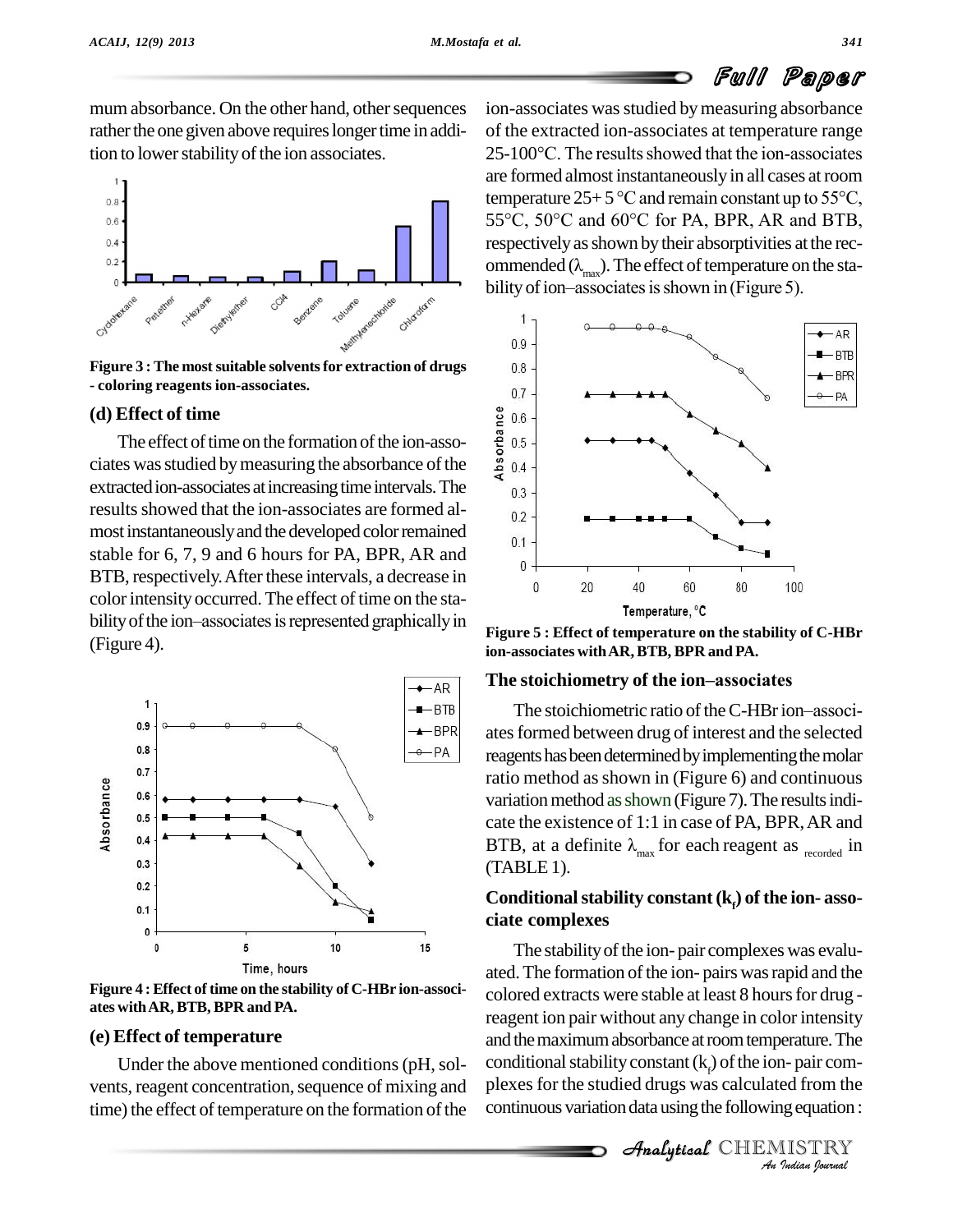$$
k_{\rm f} = \frac{A/A_{\rm m}}{[1-(A/A_{\rm m})]^{n+2}C_{\rm M}(n)^n}
$$

Where A and A<sub>m</sub> the observed maximum absorbance  $\frac{dV_{\text{HCC}}}{1.2}$ and the absorbance value when all the drug is associated, respectively.  $C_M$  is the mole concentration of the intercedrug at the maximum absorbance and n is the stoichiometry with which dye ion associates with drug<sup>[37]</sup>. In accordance with the formula the conditional stability constants were found to be 3.01, 2.63, 3.85and 2.31 for PA, BPR, AR and BTB respectively.



**Figure 6 : Molar ratio of C-HBr ion-associates with BTB, BPR,ARand PA.**



**Figure 7 : Continuous variation ofC-HBr ion-associates with AR, BTB,BPR and PA.**

### **Method validation**

# Analytical**(a) Linearity**

*I* din the conce<br>*I* and 1.5-40.<br>*I Indian Journal* Beer's law is obeyed in the concentration range (a) Linearity<br>Beer's law is obeyed in the concentration range  $A_0$ <br>1.78-35, 3.37-58, 4.0-85 and 1.5-40.0 µg mL<sup>-1</sup> (Fig-

ure 8) for PA, BPR, AR and BTB respectively. The optical characteristics; Beer's law limits, molar absorptivities, Sandell's sensitivities are summarized in (TABLE 1) along with the results of regression analysis using the method of least square was made for the slope (b), intercept (a) and correlation coefficient (r) obtained from different concentrations.



**Figure 8 : Standard curves of C-HBr ion-associates withAR, BTB, BPR and PA.**

### **(b) Specificity**

No interference was observed during the quantitative determination of C-HBr drug with all reagents in presence of different additives such as lactose, glycerol, propylene glycol, sugar, magnesium stearate, methyl paraben, propyl paraben and starch which are present in its pharmaceutical preparations as excipients.

### **(c) Sensitivity**

The detection limit (LOD) for the proposed method was calculated using the following equation:<br> $\text{LOD} = \frac{3S}{\sigma}$ 

# $\text{LOD} = \frac{3S}{K}$

Where S is the standard deviation of replicate determination values under the same conditions as the sample analysis in the absence of the analyte and k is sensitivity, namely the slope of the calibration graph. In accordance with the formula, the detection limits obtained for the absorbance were calculated and listed in (TABLE 1).

The limit of quantitation, LOQ, is defined as:<br> $\text{LOQ} = \frac{10S}{T}$ 

$$
LOQ = \frac{10S}{K}
$$

According to these equations, the limit of detection and quantification were calculated and listed in (TABLE 1).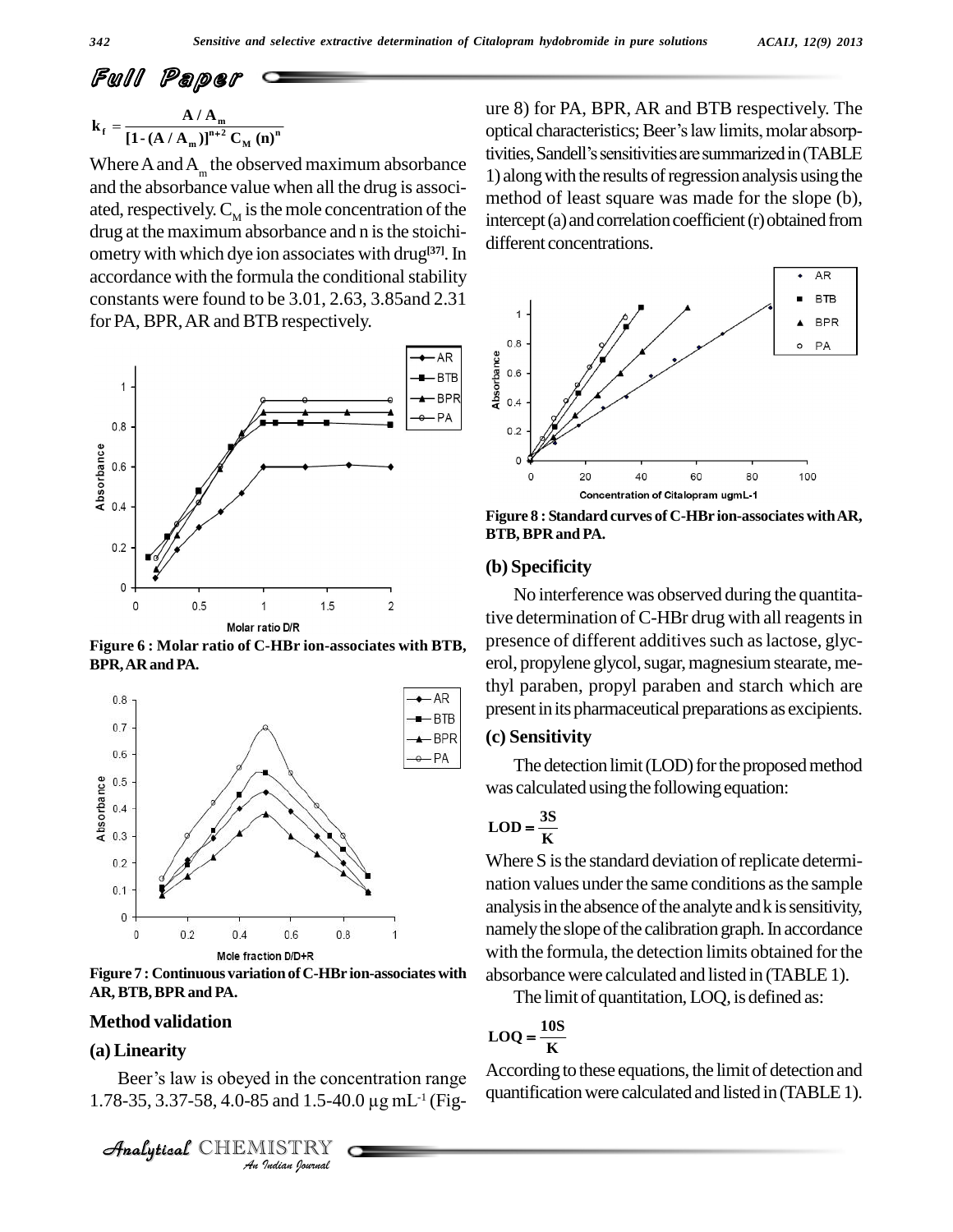

| <b>Parameter</b>                                          | C/PA   | <b>CBPR</b> | C/AR   | C/BTB                                             |
|-----------------------------------------------------------|--------|-------------|--------|---------------------------------------------------|
| $\lambda$ max (nm)                                        | 410    | 403         | 432    | 415                                               |
| Beer's law up to $(\mu g m L^{-1})$                       | 35     | 58          | 85     | 40                                                |
| Molar absorpitivity $(\epsilon)$<br>$(Lmol^{-1} cm^{-1})$ |        |             |        | $1.3x10^4$ 0.75 $x10^4$ 0.54 $x10^4$ 1.32 $x10^4$ |
| Ringbom $(\mu g \, mL^{-1})$                              | 3.38   | 6.93        | 7.63   | 5.11                                              |
| Sandell sensitivity ( $\mu$ g cm <sup>-2</sup> )          | 0.0329 | 0.054       | 0.0748 | 0.038                                             |
| Limit of detection( $\mu$ gmL <sup>-1</sup> )             | 0.23   | 0.63        | 0.72   | 0.49                                              |
| Limit of quantification $(\mu g m L^{-1})$                | 1.29   | 2.08        | 2.39   | 1.59                                              |
| Color of ion-associate                                    | Yellow | Yellow      | Yellow | Yellow                                            |
| Intercept                                                 | 0.034  | 0.011       | 0.037  | 0.002                                             |
| Slope                                                     | 0.028  | 0.018       | 0.013  | 0.026                                             |
| <b>Correlation Coefficient</b>                            | 0.998  | 0.999       | 0.998  | 0.999                                             |

Î**ion-associates with PA,BPR,AR and BTB. TABLE 1 : Characteristics and analytical data of (C-HBr)**

### **(d) Precision and accuracy**

In order to determine the accuracy and precision of the method, solution containing four different concentrations of the studied drug were prepared and analyzed in quintuplicate. Percentage relative standard deviation (R.S.D. %) as precision indicating reasonable repeatability of the selected methods and percentage relative error (Er%) as accuracy of the suggested methods were calculated. Precision was carried out by six determinations at four different concentrations in these spectrophotometric methods.The percentage relative errorwas calculatedusing the followingequation: **Found - added Er %** .<br>it  $\mathfrak{r}$ was calcu<br>Found

$$
4 \qquad \mathbf{Er} \ \% = \left[ \frac{\text{Found - added}}{\text{Added}} \right] \mathbf{X} \ \mathbf{100}
$$

The inter-day and intra-day precision and accuracy results are shown in (TABLE 2). The results of accuracy and precision show that the proposed methods have good repeatability and reproducibility.

### **(e) Robustness and ruggedness**

For the evaluation of the method robustness, some parameters were interchanged ; pH, reagent concentration, wavelength range, and shaking time. The ca pacity remain unaffected by small deliberate variations. Method Ruggedness was expressed as R.S.D. % of the same procedure applied bytwo analysts and in two different instruments on different days. The results showed no statistical difference between different analysts and instruments suggesting that the developed methods were robust and rugged (TABLE 3).

TABLE 2: The intra-day and inter-day precision and accuracy of data obtained for determination of citalopram by the **proposed methods(n=6).**

| <b>Added</b><br><b>Recovery</b><br>$\mu$ g mL $^{-1}$<br>$\%$ <sup>a</sup><br>99.2<br>99.25<br>99.18<br>99.05<br>99.38<br>99.11<br>99.15<br>98.99<br>99.10 | <b>Precision</b><br>RSD%<br>1.41<br>0.81<br>0.64<br>0.33<br>1.21<br>1.06<br>0.64<br>0.58<br>3.43 | <b>Accuracy</b><br>Er%<br>$-0.8$<br>$-0.75$<br>$-0.82$<br>$-0.95$<br>$-0.62$<br>$-0.89$<br>$-0.85$<br>$-1.01$ | Confidence<br>limit <sup>b</sup><br>$9.92 + 0.16$<br>$19.85 + 0.18$<br>29.75+0.22<br>$39.62 + 0.15$<br>$9.94 + 0.14$<br>$19.82 + 0.24$<br>$29.75 + 0.64$<br>$39.60 + 0.20$ | <b>Recovery</b><br>$\frac{0}{0}$<br>99<br>98.9<br>99.33<br>98.78<br>99.11<br>99.05<br>99.23<br>98.67 | <b>Precision</b><br>RSD%<br>1.31<br>0.6<br>0.27<br>0.43<br>2.22<br>0.66<br>0.57 | <b>Accuracy</b><br>Er%<br>$-1$<br>$-1.1$<br>$-0.67$<br>$-1.22$<br>$-0.89$<br>$-0.95$<br>$-0.77$ | Confidence<br>limit <sup>b</sup><br>$9.90 + 0.15$<br>$19.78 + 0.14$<br>$29.79 + 0.09$<br>$39.51 + 0.20$<br>$9.91 + 0.25$<br>$19.81 + 0.15$<br>$29.77 + 0.20$      |
|------------------------------------------------------------------------------------------------------------------------------------------------------------|--------------------------------------------------------------------------------------------------|---------------------------------------------------------------------------------------------------------------|----------------------------------------------------------------------------------------------------------------------------------------------------------------------------|------------------------------------------------------------------------------------------------------|---------------------------------------------------------------------------------|-------------------------------------------------------------------------------------------------|-------------------------------------------------------------------------------------------------------------------------------------------------------------------|
|                                                                                                                                                            |                                                                                                  |                                                                                                               |                                                                                                                                                                            |                                                                                                      |                                                                                 |                                                                                                 |                                                                                                                                                                   |
|                                                                                                                                                            |                                                                                                  |                                                                                                               |                                                                                                                                                                            |                                                                                                      |                                                                                 |                                                                                                 |                                                                                                                                                                   |
|                                                                                                                                                            |                                                                                                  |                                                                                                               |                                                                                                                                                                            |                                                                                                      |                                                                                 |                                                                                                 |                                                                                                                                                                   |
|                                                                                                                                                            |                                                                                                  |                                                                                                               |                                                                                                                                                                            |                                                                                                      |                                                                                 |                                                                                                 |                                                                                                                                                                   |
|                                                                                                                                                            |                                                                                                  |                                                                                                               |                                                                                                                                                                            |                                                                                                      |                                                                                 |                                                                                                 |                                                                                                                                                                   |
|                                                                                                                                                            |                                                                                                  |                                                                                                               |                                                                                                                                                                            |                                                                                                      |                                                                                 |                                                                                                 |                                                                                                                                                                   |
|                                                                                                                                                            |                                                                                                  |                                                                                                               |                                                                                                                                                                            |                                                                                                      |                                                                                 |                                                                                                 |                                                                                                                                                                   |
|                                                                                                                                                            |                                                                                                  |                                                                                                               |                                                                                                                                                                            |                                                                                                      |                                                                                 |                                                                                                 |                                                                                                                                                                   |
|                                                                                                                                                            |                                                                                                  |                                                                                                               |                                                                                                                                                                            |                                                                                                      | 0.38                                                                            | $-1.33$                                                                                         | 39.47+0.17                                                                                                                                                        |
|                                                                                                                                                            |                                                                                                  | $-0.9$                                                                                                        | $4.96 + 3.43$                                                                                                                                                              | 99                                                                                                   | 3.43                                                                            | $-1$                                                                                            | $4.95 + 0.20$                                                                                                                                                     |
| 99.20                                                                                                                                                      | 1.61                                                                                             | $-0.8$                                                                                                        | $9.92 + 0.18$                                                                                                                                                              | 98.70                                                                                                | 1.42                                                                            | $-1.3$                                                                                          | $9.87 + 0.16$                                                                                                                                                     |
| 98.87                                                                                                                                                      | 0.87                                                                                             | $-1.13$                                                                                                       | $14.83 + 0.15$                                                                                                                                                             | 98.99                                                                                                | 1.28                                                                            | $-1.1$                                                                                          | $14.85 + 0.22$                                                                                                                                                    |
| 98.99                                                                                                                                                      | 0.56                                                                                             | $-1.01$                                                                                                       | $19.80 + 0.13$                                                                                                                                                             | 99.20                                                                                                | 1.16                                                                            | $-0.8$                                                                                          | 19.84+0.26                                                                                                                                                        |
| 99.13                                                                                                                                                      | 0.81                                                                                             | $-0.87$                                                                                                       | $9.91 + 0.09$                                                                                                                                                              | 99.0                                                                                                 | 2.73                                                                            | $-1$                                                                                            | $9.90 + 0.31$                                                                                                                                                     |
| 99.45                                                                                                                                                      | 0.60                                                                                             | $-0.55$                                                                                                       | $19.89 + 0.14$                                                                                                                                                             | 99.33                                                                                                | 0.40                                                                            | $-0.67$                                                                                         | $19.84 + 0.09$                                                                                                                                                    |
| 99.05                                                                                                                                                      | 0.57                                                                                             | $-0.95$                                                                                                       | $29.75 + 0.20$                                                                                                                                                             | 99.11                                                                                                | 0.47                                                                            | $-0.89$                                                                                         | $29.73 + 0.16$                                                                                                                                                    |
| 98.97                                                                                                                                                      | 0.58                                                                                             | $-1.03$                                                                                                       | $39.59 + 0.26$                                                                                                                                                             | 98.77                                                                                                | 0.3                                                                             | $-1.23$                                                                                         | $39.51 + 0.14$                                                                                                                                                    |
|                                                                                                                                                            |                                                                                                  |                                                                                                               |                                                                                                                                                                            |                                                                                                      | tion; bonfidence limit at 95% confidence level and five degrees of freedom      |                                                                                                 | n, number of determination, R.S.D. %, percentage relative standard deviation, Er%, percentage error; <sup>a</sup> mean of five determina-<br>Analytical CHEMISTRY |

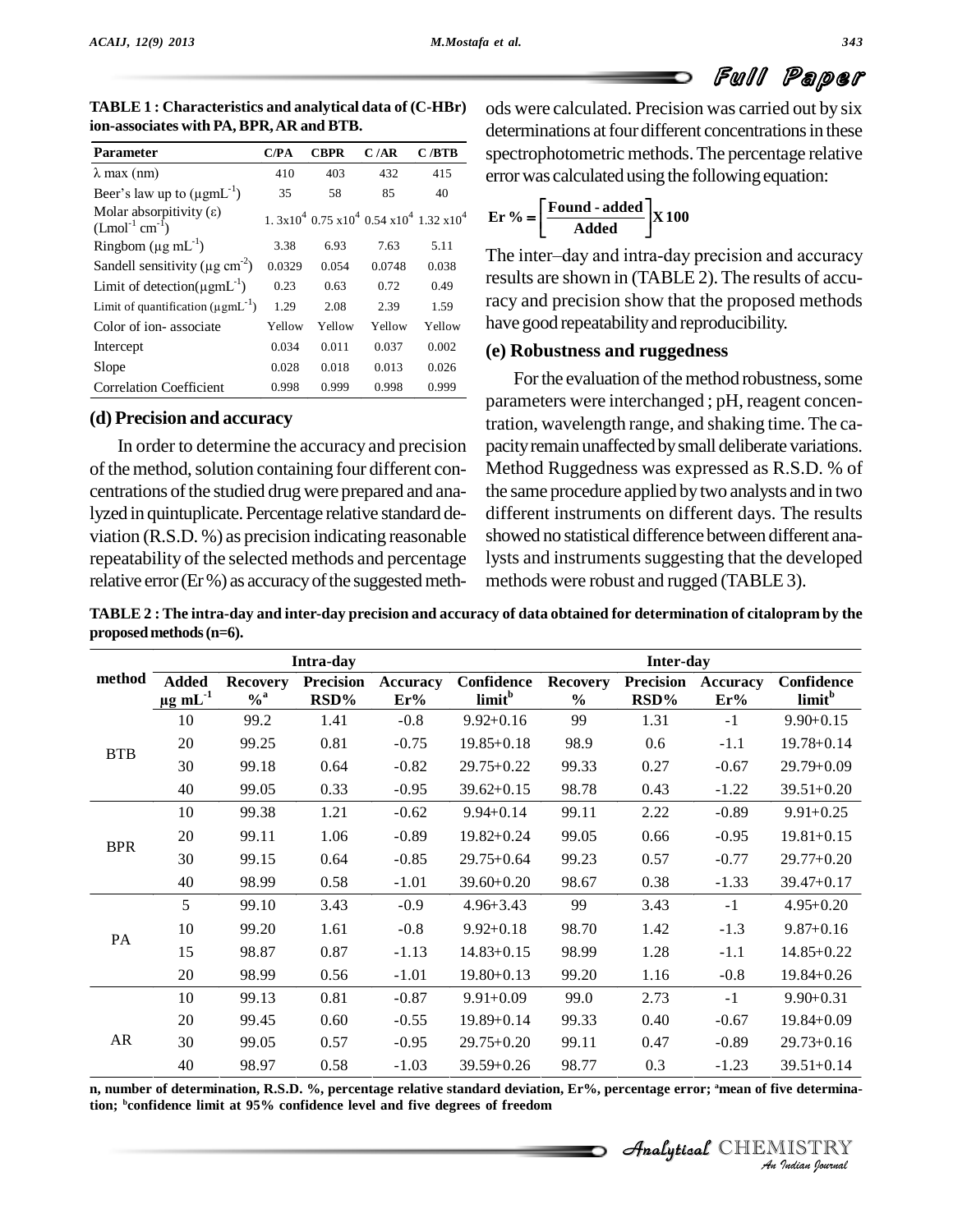| Ion associate                                        | <b>Different instrument</b> |            |       | different analyst |            |           |
|------------------------------------------------------|-----------------------------|------------|-------|-------------------|------------|-----------|
|                                                      | X                           | $\pm$ S.D. | R.S.D | $\mathbf{X}$      | $\pm$ S.D. | $R.S.D\%$ |
| C- BTB Pure C -HBr $(20 \mu g \text{ mL}^{-1})$      | 19.83                       | 0.16       | 0.81  | 19.73             | 0.17       | 0.86      |
| Citalo 20 mg per tablet $(20 \mu g \text{ mL}^{-1})$ | 20.02                       | 0.18       | 0.90  | 20.09             | 0.22       | 1.10      |
| Spiked urine sample(20 $\mu$ g mL <sup>-1</sup> )    | 19.62                       | 0.23       | 1.17  | 19.83             | 0.25       | 1.26      |
| C-BPR Pure C -HBr $(20 \mu g \text{ mL}^{-1})$       | 19.76                       | 0.21       | 1.06  | 19.87             | 0.18       | 0.91      |
| Citalo 20 mg per tablet $(20 \mu g \text{ mL}^{-1})$ | 20.18                       | 0.16       | 0.79  | 20.05             | 0.17       | 0.85      |
| Spiked urine samples $(20 \mu g \text{ mL}^{-1})$    | 19.85                       | 0.09       | 0.46  | 19.71             | 0.12       | 0.61      |
| C – PA Pure C -HBr $(20 \mu g \text{ mL}^{-1})$      | 19.91                       | 0.19       | 0.95  | 19.80             | 0.13       | 0.66      |
| Citalo 20 mg per tablet $(20 \mu g \text{ mL}^{-1})$ | 19.98                       | 0.11       | 0.55  | 20.11             | 0.09       | 0.45      |
| Spiked urine samples $(20 \mu g \text{ mL}^{-1})$    | 18.98                       | 0.11       | 0.58  | 19.19             | 0.09       | 0.47      |
| C –AR Pure C -HBr $(20 \mu g \text{ mL}^{-1})$       | 18.99                       | 0.21       | 1.10  | 19.27             | 0.18       | 0.93      |
| Citalo 20 mg per tablet $(20 \mu g \text{ mL}^{-1})$ | 19.95                       | 0.17       | 0.85  | 20.07             | 0.13       | 0.65      |
| Spiked urine samples $(20 \mu g \text{ mL}^{-1})$    | 18.67                       | 0.12       | 0.64  | 19.0              | 0.14       | 1.73      |

# Full Paper Communications **TABLE**  $3$  **:** The results of analysis of C-HBr obtained by two different analysts and instruments (n =  $6$ ).

**\*: theoretical value at 95% confidence level; n: number of replicates**

| TABLE 4 : Spectrophotometric determination of (C-HBr). |  |
|--------------------------------------------------------|--|
|--------------------------------------------------------|--|

|            | <b>Pure solution</b>                                 |                                              |                                              | Citalo 20 mg / tablet                        |                                               |                                                       | <b>Spiked urine samples</b>                  |                             |                                  |  |
|------------|------------------------------------------------------|----------------------------------------------|----------------------------------------------|----------------------------------------------|-----------------------------------------------|-------------------------------------------------------|----------------------------------------------|-----------------------------|----------------------------------|--|
| Reagent    | <b>Taken</b><br>$\mu$ g mL $^{-1}$                   | Found<br>$\mu$ g mL $^{-1}$                  | <b>Recovery</b><br>$\frac{0}{0}$             | <b>Taken</b><br>$\mu$ g m $L^{-1}$           | found<br>$\mu$ g mL $^{-1}$                   | <b>Recovery</b><br>$\mathbf{0}_{\mathbf{0}}^{\prime}$ | taken<br>$\mu$ g mL $^{-1}$                  | found<br>$\mu$ g mL $^{-1}$ | <b>Recovery</b><br>$\frac{1}{2}$ |  |
|            | 5                                                    | 4.94                                         | 99.15                                        | 5                                            | 5.00                                          | 100.00                                                | 5                                            | 4.94                        | 98.87                            |  |
|            | 10                                                   | 9.92                                         | 99.23                                        | $10\,$                                       | 9.99                                          | 99.89                                                 | 10                                           | 9.87                        | 98.69                            |  |
| PA         | 15                                                   | 14.82                                        | 98.87                                        | 15                                           | 15.01                                         | 100.05                                                | 15                                           | 14.85                       | 99.02                            |  |
|            | 20                                                   | 19.80                                        | 99.00                                        | $20\,$                                       | 19.99                                         | 99.93                                                 | 20                                           | 19.82                       | 99.11                            |  |
|            | 25                                                   | 24.78                                        | 99.11                                        | 25                                           | 25.01                                         | 100.04                                                | 25                                           | 24.70                       | 98.81                            |  |
|            |                                                      | Mean recovery $\pm$ RSD*<br>$99.27 \pm 1.01$ |                                              |                                              | Mean recovery $\pm$ RSD*<br>$99.98 \pm 1.15$  |                                                       | Mean recovery $\pm$ RSD*<br>$98.90 \pm 1.00$ |                             |                                  |  |
|            | 10                                                   | 9.91                                         | 99.13                                        | 10                                           | 9.99                                          | 99.88                                                 | 10                                           | 9.80                        | 97.99                            |  |
|            | 20                                                   | 19.79                                        | 98.93                                        | $20\,$                                       | 20.01                                         | 100.05                                                | $20\,$                                       | 19.63                       | 98.13                            |  |
|            | 30                                                   | 29.71                                        | 99.02                                        | 30                                           | 30.00                                         | 100.00                                                | 30                                           | 29.51                       | 98.37                            |  |
| AR         | 40                                                   | 39.95                                        | 98.97                                        | 40                                           | 39.97                                         | 99.93                                                 | 40                                           | 39.39                       | 98.47                            |  |
|            | 50                                                   | 49.43                                        | 98.86                                        | 50                                           | 50.02                                         | 100.04                                                | 50                                           | 49.32                       | 98.63                            |  |
|            | Mean recovery $\pm$ RSD <sup>*</sup><br>98.9 8± 0.71 |                                              |                                              | Mean recovery $\pm$ RSD*<br>$99.98 \pm 0.80$ |                                               |                                                       | Mean recovery $\pm$ RSD*<br>$98.31 \pm 0.92$ |                             |                                  |  |
|            | $10\,$                                               | 9.94                                         | 99.40                                        | $10\,$                                       | 9.99                                          | 99.99                                                 | $10\,$                                       | 9.9                         | 99.02                            |  |
|            | $20\,$                                               | 19.82                                        | 98.12                                        | $20\,$                                       | 20.04                                         | 100.20                                                | $20\,$                                       | 19.83                       | 99.13                            |  |
|            | 30                                                   | 29.74                                        | 99.13                                        | 30                                           | 30.04                                         | 100.13                                                | 30                                           | 29.62                       | 98.73                            |  |
|            | 40                                                   | 39.57                                        | 98.93                                        | 40                                           | 39.89                                         | 99.73                                                 | 40                                           | 39.54                       | 98.86                            |  |
| <b>BPR</b> | 50                                                   | 49.62                                        | 99.24                                        | 50                                           | 49.91                                         | 99.81                                                 | 50                                           | 49.45                       | 98.90                            |  |
|            | Mean recovery $\pm$ RSD*<br>$99.14 \pm 0.95$         |                                              | Mean recovery $\pm$ RSD*<br>$99.94 \pm 1.05$ |                                              |                                               | Mean recovery $\pm$ RSD*<br>$98.93\pm0.96$            |                                              |                             |                                  |  |
|            | 5                                                    | 4.96                                         | 99.10                                        | 5                                            | 5.01                                          | 100.1                                                 | 5                                            | 4.95                        | 99.00                            |  |
|            | 10                                                   | 9.92                                         | 99.19                                        | $10\,$                                       | 10.03                                         | 100.3                                                 | $10\,$                                       | 9.91                        | 99.11                            |  |
|            | $20\,$                                               | 19.85                                        | 99.24                                        | $20\,$                                       | $20\,$                                        | 100.00                                                | $20\,$                                       | 19.82                       | 99.08                            |  |
|            | 30                                                   | 29.75                                        | 99.18                                        | 30                                           | 29.96                                         | 99.87                                                 | 30                                           | 29.74                       | 99.13                            |  |
| <b>BTB</b> | 40                                                   | 39.6                                         | 99.00                                        | 40                                           | 39.91                                         | 99.78                                                 | 40                                           | 39.57                       | 98.93                            |  |
|            |                                                      | Mean recovery $\pm$ RSD*<br>$99.14 \pm 0.81$ |                                              |                                              | Mean recovery $\pm$ RSD*<br>$100.01 \pm 0.95$ |                                                       | Mean recovery $\pm$ RSD*<br>$99.05 \pm 1.11$ |                             |                                  |  |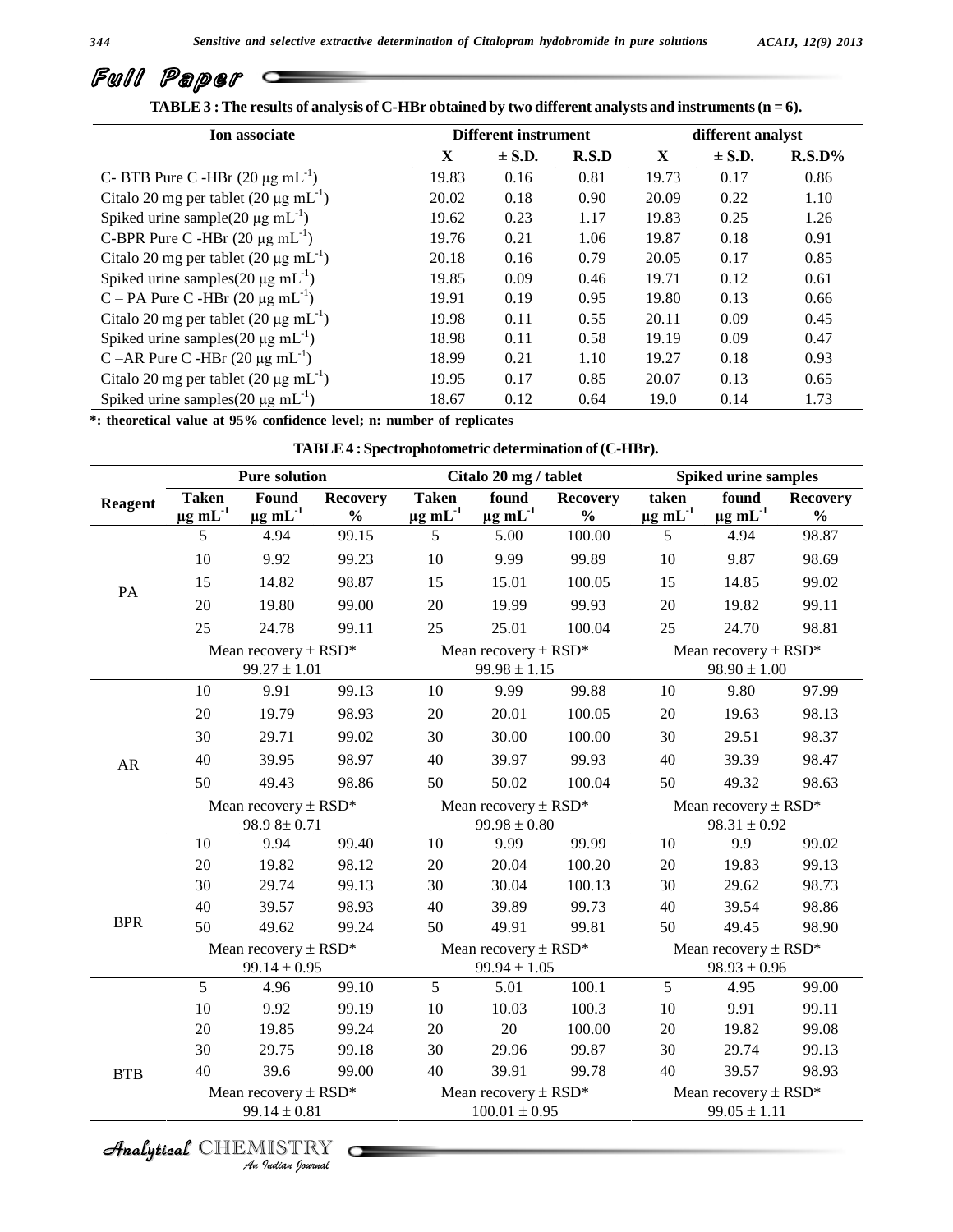### **Analytical applications**

Results obtained were compared with those of the official methods along with the statistical outcomes. The comparison ensures that there is no significant difference between the current study and the official methods asshown in (TABLE 4). Six replicate determination at different concentration levelswere carried out to test the precision and accuracy of the method. The recoveries were ranged from (99.0 to 100.1) % which reflect the high accuracy of the results, with reliable precision as indicated by very low values of standard deviation (TABLES 5). The performance of the proposed method was assessed by calculation of t and F tests<sup>[38,39]</sup> U compared with the official method **[40,41]**. Mean values were obtained with t and Ftestes at 95% confidence level for five degrees  $(n-1) = (6-1; i.e., six replicate)$ minus 1) of freedom were in the accepted values.

**TABLE5 :Statisticaltreatment of data obtained fordetermi nationof(C-HBr) applying theproposedmethodsincompari son with the reference method.**

| <b>Parameters</b>         | <b>Official</b><br>method | $C-$<br><b>BTB</b> | <b>C-BPR C-PA</b> |         | $C-$<br>AR |
|---------------------------|---------------------------|--------------------|-------------------|---------|------------|
| Pure solution             |                           |                    |                   |         |            |
| $20 \mu g$ m $L^{-1}$     | 99.37                     | 99.25              | 99.12             | 99.0    | 98.93      |
| $X + SD$                  | $+0.15$                   | $+0.16$            | $+0.18$           | $+0.20$ | $+0.14$    |
| n                         | 6                         | 6                  | 6                 | 6       | 6          |
| t-value*                  |                           | 0.22               | 0.52              | 0.69    | 0.96       |
| F-value                   |                           | 1.14               | 1.44              | 1.77    | 0.87       |
| Citalo (20 mg /tablet)    |                           |                    |                   |         |            |
| $20 \mu g \, m \, L^{-1}$ | 100.10                    | 100.00             | 100.02            | 99.93   | 100.05     |
| $X + SD$                  | $+0.18$                   | $+0.19$            | $+0.21$           | $+0.23$ | $+0.16$    |
| n                         | 6                         | 6                  | 6                 | 6       | 6          |
| $t$ -value*               |                           | 0.20               | 0.09              | 0.25    | 0.10       |
| F-value                   |                           | 1.11               | 1.36              | 1.63    | 1.27       |
| Spiked urine              |                           |                    |                   |         |            |
| $20 \mu g \, m \, L^{-1}$ | 99.24                     | 99.08              | 99.11             | 99.11   | 98.13      |
| $X + SD$                  | $+0.17$                   | $+0.22$            | $\pm 0.19$        | $+0.19$ | $+0.18$    |
| n                         | 6                         | 6                  | 6                 | 6       | 6          |
| t-value*                  |                           | 0.09               | 0.29              | 0.19    | 2.18       |
| F-value                   |                           | 1.67               | 1.25              | 1.38    | 1.12       |

### **DISCUSSION**

Determination of Citalopram hydrobromide (C- HBr) in bulk sample and in dosage form were investigated. The implemented procedures are based on the formation of a yellow colored ion-associates due to the

interaction between the examined drugC-HBrwith Pi cric acid (PA), bactophenol red (BPR), alizarine red  $(AR)$  and bromothymol blue  $(BTB)$  reagents. the suitable recommended buffer solution has been used and the extraction was carried out using chloroform, then recording the optimum wavelength using visible spec-<br>trophotometer. Moreover, the optimum reaction con-<br>ditions were carefully investigated whereas Beer's law trophotometer. Moreover, the optimum reaction con is obeyed within a concentration range of 1.78-35, 3.37ditions were carefully investigated whereas Beer's law 58, 4.0-85 and 1.5-40.0 µg mL<sup>-1</sup> (Figure 8) for PA, BPR, AR and BTB respectively. In addition the molar absorptivity, Sandell sensitivity and the optimum conditions for quantitative analysis of the investigated drugs absorptivity, Sandell sensitivity and the optimum conditions for quantitative analysis of the investigated drugs<br>were determined. The correlation coefficient was  $\geq$  $0.995$  (n = 6) with a relative standard deviation (RSD) were determined. The correlation coefficient was  $\geq$  $\leq$  0.65 for five selected concentrations of the reagents. Therefore the concentration of C-Hbr drug in its phar-<br>maceutical formulation and in spiked urine has deter-<br>mined successfully up 35, 52, 90 and 42.5  $\mu$ gmL<sup>-1</sup> for maceutical formulation and in spiked urine has determined successfully up 35, 52, 90 and 42.5  $\mu$ g mL<sup>-1</sup> for PA, BPR, AR and BTB respectively.

### **CONCLUSIONS**

 $^{+0.14}_{-6}$  reagents, which most ordinary analytical laboratories 100.05 and HPLC procedures, the spectrophotometer is rela- $\pm$ 0.16 tively simple to be handled and affordable. The pro-The proposed methods are made by using of simple can afford. The methods are sufficiently sensitive to permit determinations for Citalopram hydrobromide (C-HBr) drug at the given optimum conditions. Unlike GC posed methods are simple, precise, accurate and con venient. Hence, the proposed methods should be useful for routine quality control purposes.

### **REFERENCES**

- **[1]** K.Parfitt (Ed); Martindale, the extra pharmaco poeia, The Pharmaceutical Press, London, 32 nd Edition, **(1999)**.
- **[2]** B.Narayana, K.Veena, J.Mex; Chem.Soc., **54**, 98- 102 **(2010)**.
- *An*AnalyticalChem.Society Pakis., **30**, 241-250 **(2008)**. **[3]** A.Raza, T.M.Ansari, S.B.Nazi; J.of the
- **IO8)**.<br>*I*s.S.Sabnis;<br>IISTRY<br>*Indian hournal* **[4]** J.Menegola, M.Steppe, E.E.S.Schapoval;J.AOAC Int., **91**, 52-59 **(2008)**.
- **[5]** S.V.Gandhi, N.D.Dhavale, V.Y.Jadhav, S.S.Sabnis;

**Analytical** CHEMISTRY